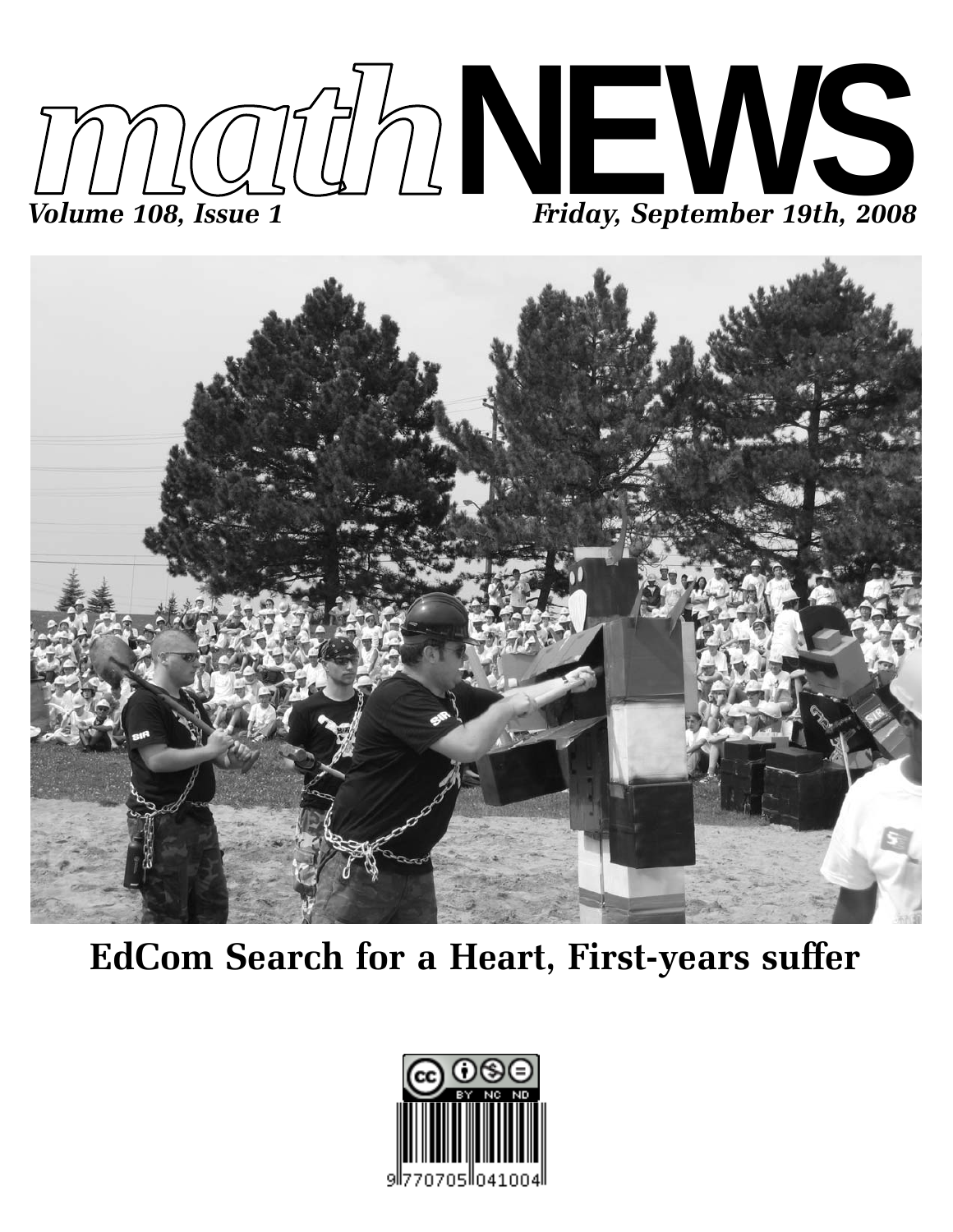### *look***AHEAD**

| mathNEWS                                  |                                                                |
|-------------------------------------------|----------------------------------------------------------------|
| September 19                              | Issue #1 gets all dressed up                                   |
| September 29                              | Production Night #2 6:30 PM                                    |
|                                           | Meet at the MathSoc office                                     |
| October 5                                 | Issue $#2$ rises to destroy Issue $#1$                         |
| <b>MathSoc</b>                            |                                                                |
| Wednesdays                                | Games Night!                                                   |
| <b>Math Faculty</b>                       |                                                                |
|                                           | Questions about some of these? See an academic advisor!        |
| September 19                              | On-Campus Course Add Deadline                                  |
| September 26                              | Course Drop - No Penalty Period Ends                           |
| September 26                              | Last Day for 100% Refund                                       |
| September 30                              | Last Day to Pay Fees                                           |
| <b>CECS</b>                               |                                                                |
| September 20-23                           | Job Posting (main group) open                                  |
| September 26-29                           | Job Posting (main group) open                                  |
| October 1                                 | Employer Interviews begin                                      |
|                                           | see www.cecs.uwaterloo.ca/students/datesF08.php for details    |
|                                           | and http://www.cecs.uwaterloo.ca/students/sessions.php for     |
|                                           | other events and sessions arranged by CECS                     |
| <b>Student Awards &amp; Financial Aid</b> |                                                                |
|                                           | see http://safa.uwaterloo.ca/newsnoticesdates.html for details |
| Feds                                      |                                                                |
| see feds.ca/events for details            |                                                                |
| <b>Miscellaneous</b>                      |                                                                |
| October 1                                 | Independence Day (Nigeria)                                     |

# **Come find out why RIM is where you want to be!**

This isn't just an experience. This is THE experience. Start off your term with an exciting week of events held by Research In Motion (RIM).

You may already know our award-winning BlackBerry(R) smartphone. Now get to know us. During our week of events, you'll discover how fun it can be to define your Co-op career.

Find out more about the events at www.experienceRIM.com. Space is limited so register now!

#### **ISSN 0705—0410**

*math*NEWS is normally a fortnightly publication funded by and responsible to the undergraduate math students of the University of Waterloo, as represented by the Mathematics Society of the University of Waterloo, hereafter referred to as MathSoc. *math*NEWS is editorially independent of MathSoc. Content is the responsibility of the *math*NEWS editors; however, any opinions expressed herein are those of the authors and not necessarily those of MathSoc or *math*NEWS. Current and back issues of *math*NEWS are available electronically via the World Wide Web at http:// www.mathnews.uwaterloo.ca/. Send your correspondence to: *math*NEWS, MC3046, University of Waterloo, 200 University Ave. W., Waterloo, Ontario, Canada, N2L 3G1, or to userid mathnews@student.math.uwaterloo.ca on the Internet.

This work is licensed under the Creative Commons Attribution-Noncommercial-No Derivative Works 2.5 Canada License. To view a copy of this license, visit http://creativecommons.org/licenses/by-ncnd/2.5/ca/ or send a letter to Creative Commons, 559 Nathan Abbott Way, Stanford, California 94305, USA. Terms may be renegotiated by contacting the editor(s).

Suriel: Michael Perkins



# **Win a Nintendo Wii!!**

*Microsoft Trends in the Consulting Industry for 2008*

Location: Tatham Centre, TC 2218 A&B Date: Monday, September 22, 2008 Time: 5:00 - 7:00 pm

Interested in learning the trade secrets of great consultants??? Join Systemgroup for an interesting and interactive discussion.

Systemgroup's providing pizza and pop before the session. Don't miss the opportunity to gain great insight into today's trends within the consulting industry from the experts. You'll have a chance to win great prizes, including a Nintendo Wii, Tim Horton's gift certificates and Systemgroup gear!

Wii'll see you there….

Daryl Senick dsenick@systemgroupinc.com

### *mast***HEAD**

It's the start of a new term, so there are a lot of new faces around campus. It's also time for *math*NEWS to try and recruit more staff. So, if you look at this and think you want to help produce it, come out to our next production night on September 29th in the MathSoc office(MC 3038) at 6:30pm. We always welcome more writers and proofreaders. If neither of these interest you, but if have technical skills that might be of use to us in repairing our website you can still drop by and introduce yourself.

One of the traditions at production night is the pizza we eat after working hard to write and proofread article. The production staff was also asked to answer the question, "What policy do you want revoked?" The people present and their answers were: Impulse Vector (Policy 71), Static IP(Policy 70.1), CODE:ethe-one-that-makes-the-mest-not-exist <access denied>, Eat the dead(Static IP's right to breathe), 42(Honesty), DaFink(Policy 33), Megaton Panda(Calculols), ebering(Regular Math), Determinant(All, we should have no rules. Down with rules!), The Hee Ho(The King's Law beats all policy, hee ho!), Nadz(The voting policy!), snippet(all the MathSoc policies that we broke last term), Matt(Policy 53.2.58), Prometheus(We're revoking the police? What'd they do).

As always we thank Graphics for the wonderful job they do of printing *math*NEWS, the Campus Tech Shop for selling really lousy masking tape and meerkats for distracting people from the lion sneaking up behind them.

Michael Perkins ("All except those numbered with a transcendental number")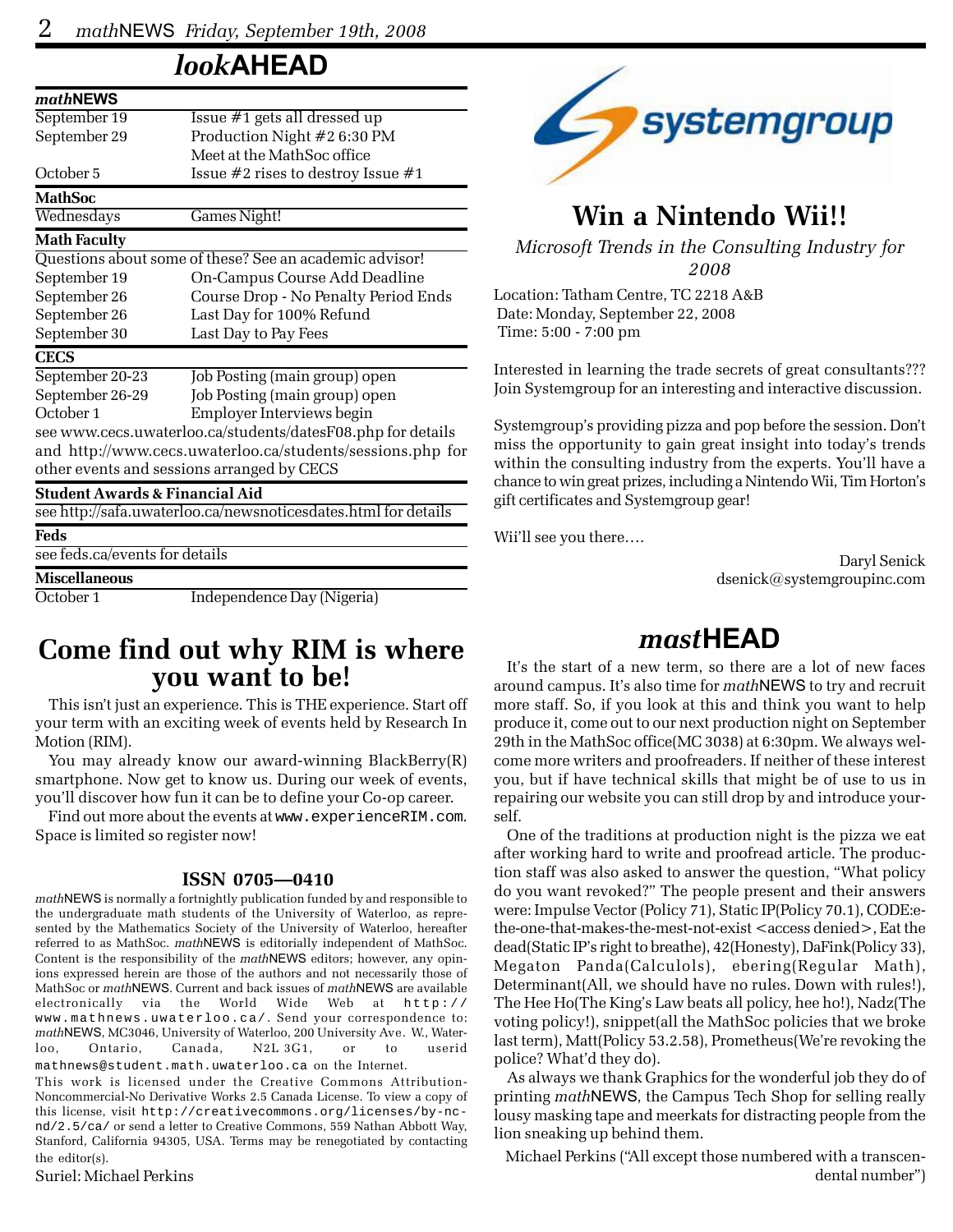### **CSC Flash**

#### *The term begins*

Greetings Humans. The CS Club is once again functioning (or dysfunctioning depending on your perspective) and the members have elected an executive - but at this writing the election hasn't yet happened, and my abuse of time travel would damage your fragile slice of existence. However, who the executive are is rather irrelevant in comparison to the dazzling awesomeness that is your Chairbeing Extrodinaire Calum T. Dalek. Yes, it is I who actually runs the club, the executives being my puppets. And, whenever *math*NEWS decides it's a good time to publish an article, I will use this space to inform you, dear reader, of the goings on I have planned for the mortals in my command.

We have an intense term planned, with two glitterati on the talk agenda: Dr. Jeff Siskind, a Purdue University Professor of Artificial Intelligence, plans to give a talk on something in the fields of robotics and computer vision. The vice president will hammer out the details. Also coming is Theo de Raadt, creator of OpenBSD and OpenSSH, who will likely give a talk on some form of software security, and again the details are left to an unimportant underling. On the contest front, Mike Gregson has claimed to be working on a new and improved contest system that will let us run several contests this term. No one has seen Mike or the contest system for several weeks, though there is a rumour that he was spotted somewhere on the third floor of MC mumbling about typeclasses and list comprehensions. We can only hope that he will best the dungeons of Haskell and ascend back to reality.

For the first years reading this article instead of starting on daunting assignments in the feared unix environment, fear not. Minion Edgar Bering has been preparing tutorials for unix in general and pointing out the broken parts of the student environments along the way. Look for posters advertising the tutorials, coming soon to a hallway (or stairwell) near you! If you'd like a say in what the club is up to, come out and join, then volunteer for the programme committee which organizes the club's events. Your efforts will be most appreciated, and I will see to it personally that your brainwashing is the painless kind.

For now, I leave you with a closing Dijkstra quote of the issue and the reminder to watch this space for details about the events and goings on of the Computer Science Club.

> Calum T. Dalek Chairbeing Extraordinaire

"I mean, if 10 years from now, when you are doing something quick and dirty, you suddenly visualize that I am looking over your shoulders and say to yourself 'Dijkstra would not have liked this', well, that would be enough immortality for me."

Edsger Dijkstra

# **The InsideReport**

*The News. As I see it.*

As many of you know, we are in the midst of a federal election campaign. Stephen Harper drove across the street a couple of weeks ago to request the dissolution of Parliament.

Yes, he drove across the street. Anyone up for an unnecessarily large carbon footprint? I mean, what's wrong with just walking across the street, like normal people do?

And as we have learned, politics tend to be all about the negatives of the other candidates. Because somehow, pointing out everyone else's problems makes you qualified for the position. If I were to run for MathSoc, would you see me going "vote for me because MossED's puns suck"? I don't think that I've done anything like that since, oh I dunno, Grade 2!

In other news, oil is cheaper! Last week, it traded below US\$100 per barrel. That's down over 30% from its all-time high. But speaking of all-time highs, why are we still paying more than \$1.30/L for gas, a direct product of oil? Better yet, why are Americans complaining over \$3.85/gallon? For us, that would be a bargain!

I finally leave you with this. Remember when your parents told you "Don't let the bed bugs bite"? It looks like top health experts are saying the same thing as the pests are heading across the country. Mind you, if you keep your room cleaner than mine (which isn't hard), you should be fine.

> InsideR Send your comments/opinions to mathNEWS\_InsideR@hotmail.com

# **You play TF2 too much if…**

Your professor enters the class carrying marked papers and you set him on fire because you think it's your intelligence.

### **For Other Noobs out there…**

Hey, it's September and now there are n, maybe even n+1 new mathies reading *math*NEWS in the middle of their Math 135 classes this morning. So guess what, there is a set of which every single one of you, and a vast majority of Waterloo mathies are all elements of! Let us call this set EveryoneWhoHasNeverWrittenFor*math*NEWS or NOOBS for short. Until this past production night I was yet another element of NOOBS but this article right here elevated me out of NOOBS and into the set I'll call EveryoneWhoHasEverWrittenFor*math*NEWS, or NOOBS-N. So if I can write for *math*NEWS then certainly all you other noobs out there can too!

CODE: e-the-new-guy <access denied>

# **I Hope You Took CS 341!**

#### *In Which Thor Celebrates His One Year* math*NEWS-i-versary*

So these two vertices walk into a bar right? And the bartender notices that they're having an argument about their participation in Dijkstra 's Algorithm. So the bartender says, "Hey guys, what's the problem?". And the one vertex says,"Well sir, my friend and I are having a minor disagreement. I think I have the shortest path back to the source vertex, and he thinks he has the shortest path back to the source vertex. We've been fighting about it for hours!"

So the bartender just looks at both of them and says "Guys... just relax!"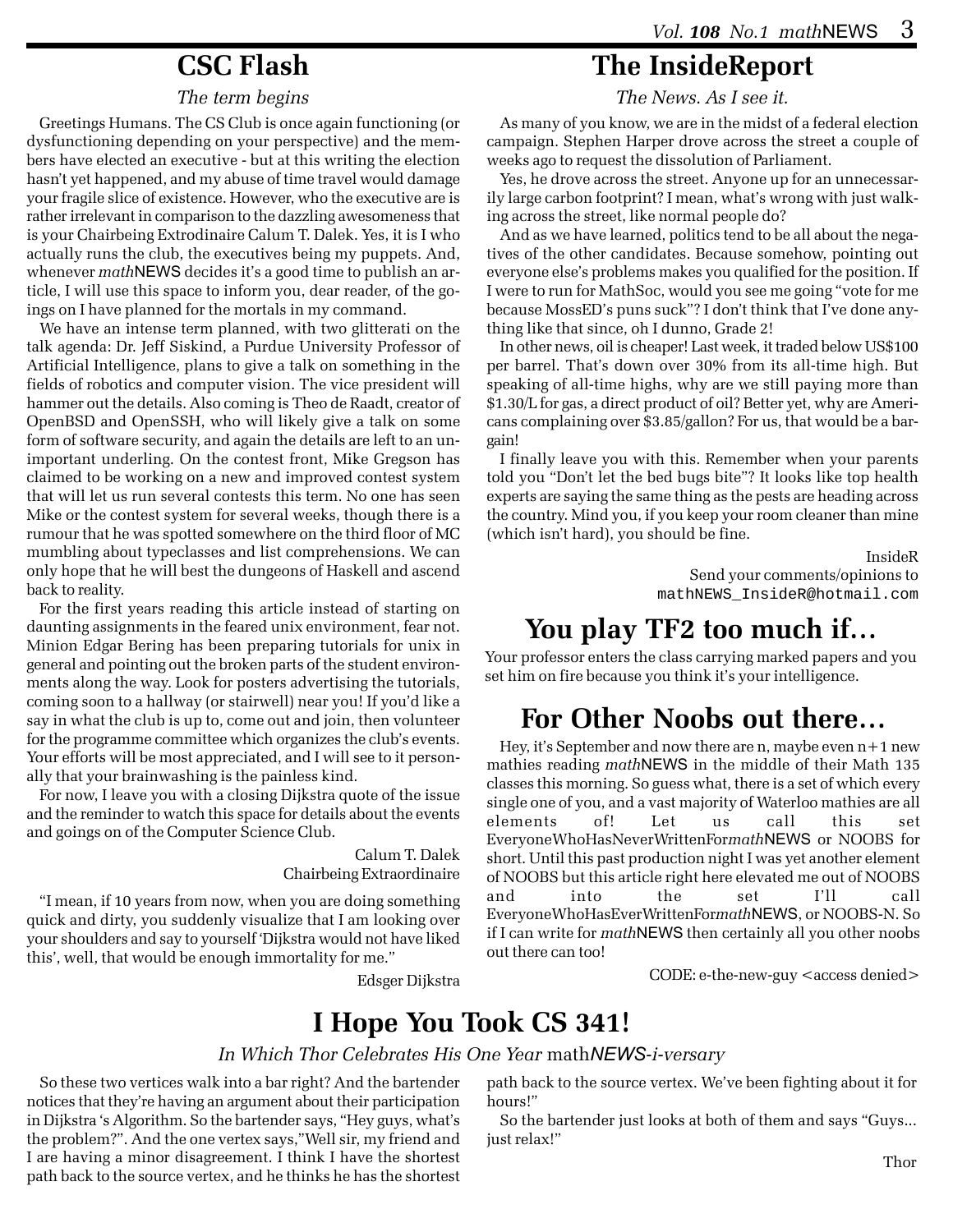# **A Frosh's Guide to the MC**

*(or: Stop Asking Me for Directions)*

Welcome newbies! Now, being first-years you no doubt find the MC to be a large, terrifying behemoth of a fortress from which no soul can ever escape. That doesn't go away. But I'm here to make you lost slightly less often when you're wandering these desolate corridors. First of all, in each corner of each floor is an extremely useful map of the floor (just like in every building on campus), with room numbers and little pictures. If you're looking for a class or professor's room, these maps are key. (For the purposes of this article, north is defined to be the side closest to the SLC.) Also, every floor has women's rooms in the northwest and southeast, men's rooms are in the northeast and southwest. So you don't have to walk down more than one side of the building to find your bathroom (unless you feel like being more...ambiguous).

First floor: You might have a class on the west side of this floor, but more important is the CHIP on the east side. They'll sell you software at a discount and fix your computer if you ask them real nice. Helpful people. There are exits at each corner of the building (and on the west side) halfway between first and second floors. (Hint: If you're looking for madness, open the doors between 1081 and 1083.)

Second floor: You will probably have a few classes here, mostly on the east side. There are a couple of computer labs here, if you're in need of a computer lab. Campus Copy is in the middle of the floor too. This is a useful room for printing out anything you can't do yourself. Class slides, assignments, work reports, pictures of yourself sprawled out on a bed of rose petals...just bring them a data stick and they'll print out what's on it, in whatever quality you want. They also do binding, photocopy-

What do you say to an engineer in a suit? 'Would the defendant please rise?'

Ward, SE 201

I'm like Boris Yeltsin. I rewrite the constitution whenever I feel like it.

Ward, SE 201

... and I hate you all

Griggio, ITAL 201

How did we miss that? I have an excuse, since I'm closer to the board. You have an excuse since you don't know anything yet. Teske, CO 350

If you write 'I don't know' or 'I don't know and a bad word', you won't get any marks.

Li, ACTSCI 232

When students ask me 'Will there be any proofs on the exam,' I always tell them 'No... but there will be questions to which you have to give convincing answers.'

Andre, A/PMATH331

I don't want to FOB you off or short change you...

Hill, PHYS 243

ing, course notes, ID photos, and lots of other printing activities.

Third floor: This is really the heart of the MC. You have the Comfy Lounge and the C&D on the west side, all of the club offices on the south side, more labs in the middle and north side, and the MCFC over near the southeaset corner. If you have problems with your UWaterloo accounts or other computery problems, you can see them.

Fourth floor: There are a lot of classes here, as well as some important offices. The Math Undergrad Office, which you'll need to get course override forms and hand in work reports and all kinds of administrative things, is on the east side.

Fifth floor: There are prof offices here, as well as a couple of program offices (like Pure Mathematics on south and C&O on the north). As well, the west side has the CEMC, which is the department that helps schools in Ontario and all over the world to teach math and computers. Really great people. Starting on this floor, the bathrooms start being a lot cleaner, too.

Sixth floor: This endless labyrinth of twisting corridors was designed by a professor of pure mathematics. The maps can only been viewed in four dimensions. Half of the students who do not make it through their first year actually just wander onto the sixth floor and are never seen again. Pray that you never have to find a professor's office up here.

Seventh floor: IT DOES EXIST! I'VE SEEN IT! IT— [The rest of this article has been withheld by the University Censorship Board, which does not in any way confirm the existance of a seventh floor of the Mathematics and Computers building.]

Prometheus

### *prof***QUOTES**

(regarding deciding midterm time)Basically you'll find out what your schedules are like; then we'll go through a pretense democratic process and I will set a date.

Wagner, CO 330

I'm usually a tidy person... if you knew me that was meant to be funny

Wagner, CO 330

*Has your prof said something quotable? Type it up and send it to* mathnews@student.math.uwaterloo.ca*, or write it down and drop it in the BLACK BOX (located on the MC 3rd floor, between the Comfy and the C&D).*

### *dissed***CONNECTIONS**

I met you at MKV's help desk and again later that week when you went to visit your family. You pretended that you didn't know me then your dad punched me in the face and told me to stop following you. Please marry me. I look forward to you pretending to not know me when you call Campus Police on me.

To the girl in my CS class… the only girl… I'm so lonely! I saw you look at the prof and created a demented illusion where you were interested in me.

FBQ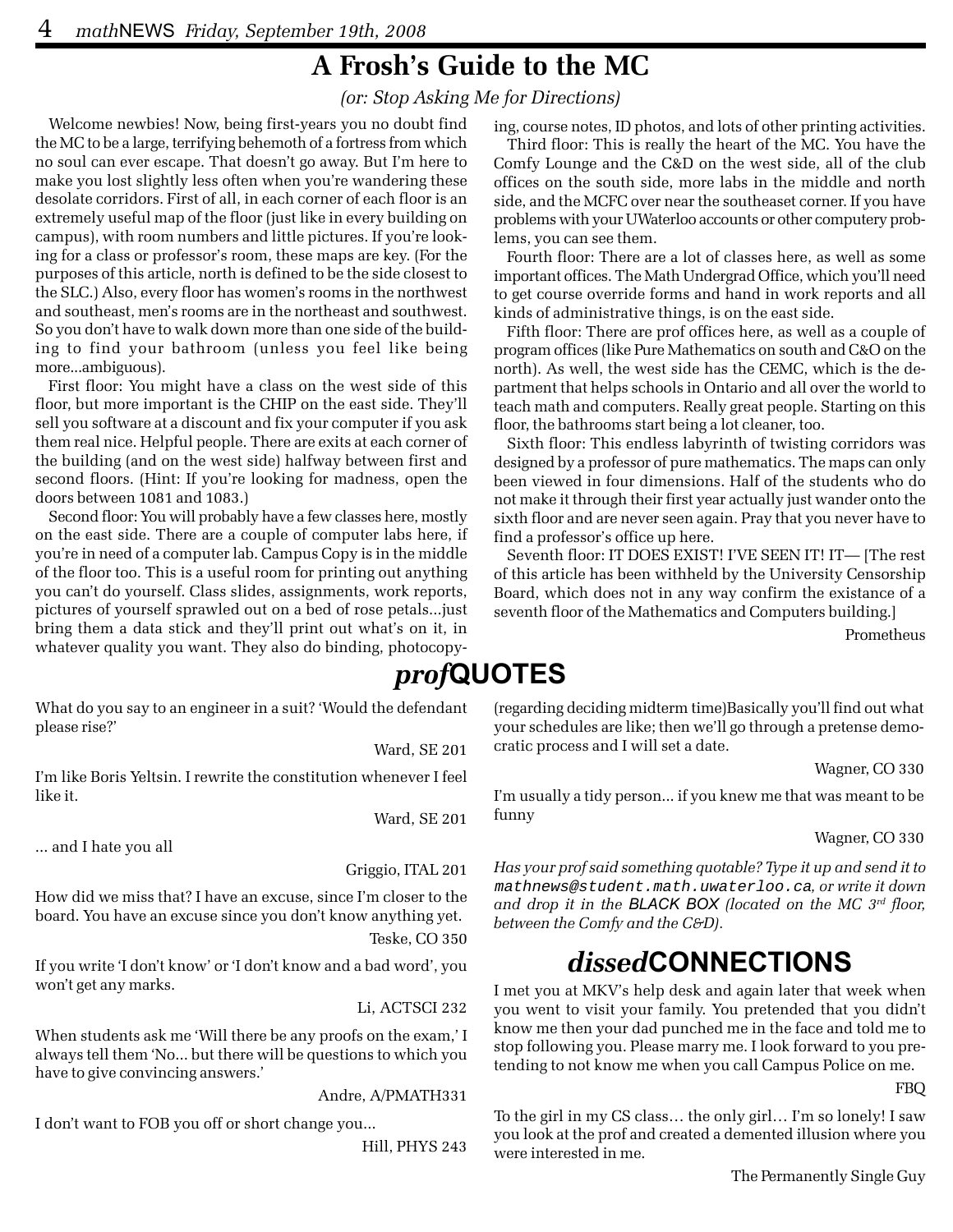# **The Silly Little Things**

*That Make Life@UW Easier*

During your stay at UW, you will likely learn some silly little tricks that make your life a bit easier. These are the sort of things that you have to learn from experience — until the time comes, you might never even think of them. I'm going to share some of my personal tips with you today, and perhaps some other readers will share some of theirs. As always, feel free to comment if you have any tips to pass along!

In no particular order:

- Use a basket, not a cart, when grocery shopping. Of course, if you are fortunate enough to be bringing a car with you, you need not heed this piece of advice. If you're walking or bussing, though, using the basket will help you to form a better guess on how much you can physically carry home. Shopping carts make it very easy to forget about this concern, something you'll regret on the trip home—even if it is just across the street and up the stairs.
- White boards make good study tools.

The nice thing about white boards is that they are versatile. I have used mine to keep track of assignments due, and also as a rough sheet of "paper" when working on assignments or potential exam problems. You can also use them to jot grocery lists or quick reminders. If you live in Ron Eydt Village, or in Beck or Eby Hall of UW Place, you also have wall-to-wall windows to take advantage of (just remember to use a dry-erase marker, not a sharpie).

• Go home every once in a while. If that's not feasible, call home.

I've done two years of SE, and I live within an hour's drive

### *math***NEWS wants YOU!**

#### *Write some stuff, win some money*

*math*NEWS works entirely on submissions from undergrads and some alumni. We're constantly looking for new writers in order to reduce dependency on said alumni. Thus, the "best" submission to each issue this term will win a \$25 Gift Certificate to HMV. Anyone is eligible! Faculty, alumni, staff, and especially students!

We're not particularly choosy here at mathNEWS. Our criteria for publishing material is pretty simple: your article should be informative, interesting, insightful or funny. Long, rambling, pointless material is out. So are in-jokes, rants, and particularly libelous material.

If you have a modicum of writing skill, feel free to submit. You have many options: Write it down on some paper and shove it in the BLACK BOX, conveniently located on the 3rd floor of the MC between the C&D and the Comfy Lounge. If you type up your article and print it off and then put it in there, we will be very upset, because you should… Email it to mathnews@student.math.uwaterloo.ca with the word "article" in the subject line. You can also drop by Production Night! Write an article, and while you're there, help us with the proofreading of the issue. All are welcome! The date of the next production night is given in the *look*AHEAD of every issue.

See, isn't that simple? So, in summary, write for mathNEWS, win \$25 to HMV!

from home, but there are still times where I want to get out of Waterloo for a weekend and just head home. Your family will be so important over the next few years (even if they don't give you money), and being able to see them and talk to them from time to time can be a good stress reliever.

• Keep at least \$20 cash on you at all times. Keep it in a hidden compartment of your wallet.

You never know when you will be a starving student about to check out at the cafeteria, only to realize that you've used up all of your meal plan money. But seriously speaking, there have been times where I needed to pull the emergency cash from my wallet (a cab ride with a broken WatCard reader immediately comes to mind), and you genuinely never know when cash is your only option to pay for something.

• Know how full your laundry hamper can get before it explodes.

What I used to have for laundry was a cloth bag suspended from a small wooden structure. After multiple periods of refusing to do the laundry, my hamper is now the floor, and eight pieces of wood are currently standing against the wall. Lesson: wash your clothes regularly.

University is not just about learning calculus and how to write good software. Sure, those are important, but university life is also about learning how to survive in a world where parents aren't around for you anymore. Hopefully, some of these tips will help you to do just that.

InsideR

# **Math Course Chorus**

*With apologies to Joss Whedon*

Math Course, Math Course, Math Course, Math Course! You sit in on your class, Falling asleep quick, The teacher asks a question, And you get picked! You don't know the answer, So just spout some bull-shit. Some calculus, some algebra, Induction would be nice of course. Math Course, Math Course, Math Course, It's hard! The old tenured professor, will grade you so beware, The fail that you receive, will be your last we swear! So make the TAs gleeful, or they'll mark things unfair... So study up, don't copy source, It's cramming time! Signed Math Course.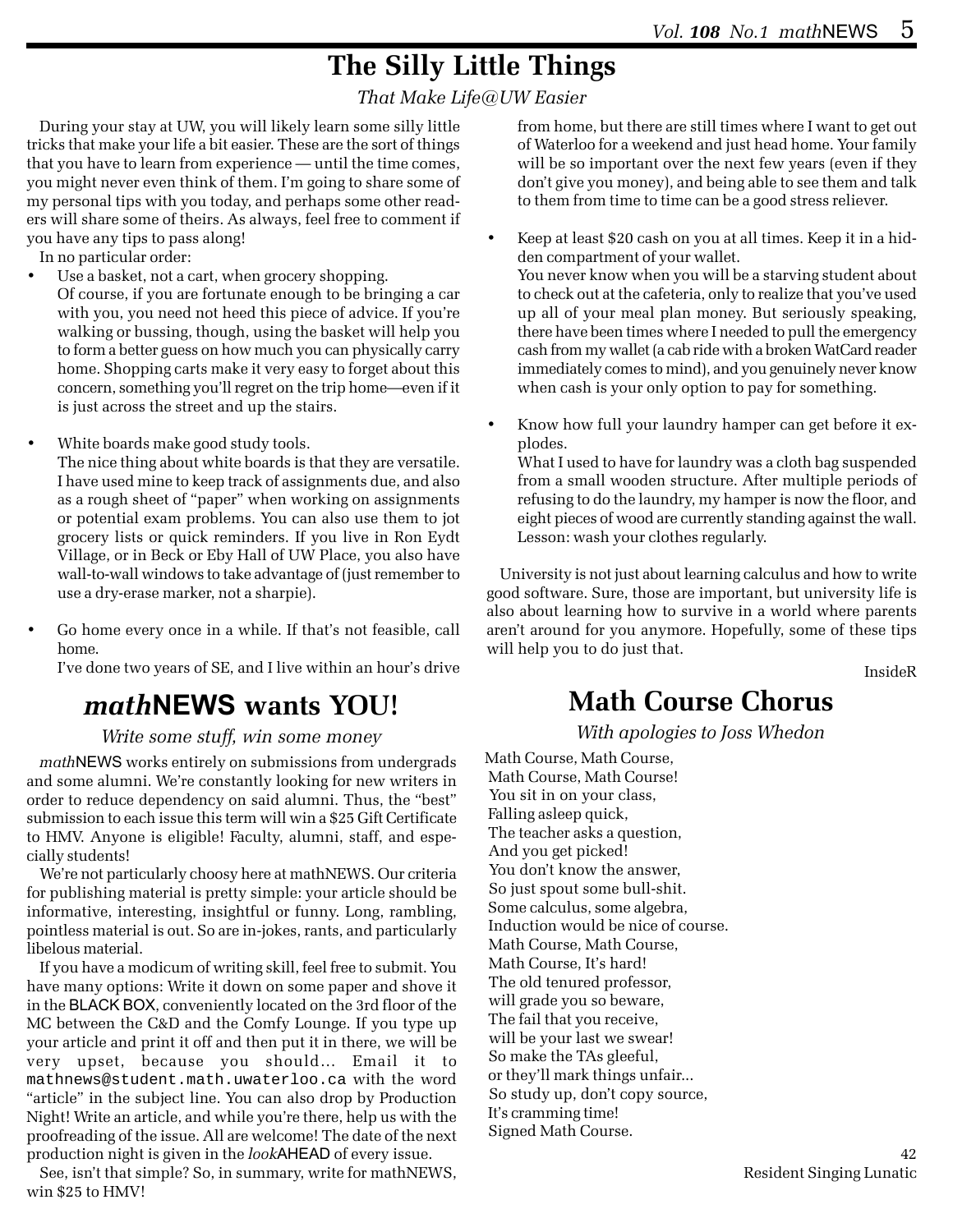### **Student Body Zergling Rushes UW Senate**

*School required to replace entire council*

Last Monday, the University of Waterloo's Senate met to talk about several pressing issues. Among these was a potential amendment to the "consecutive exam relief policy" that grants students an extra hour between two consectutive exams. Surprisingly, student interest was at its peak as more than zero students made an appearance to stage a public protest to the potential change. The protest was lead by Feds President and Brood Hydralisk, Justin Williams.

When the council convened, the student body began their protest in the form of a Zergling Rush. Like in the game *StarCraft*, from which the term "Zergling Rush" is coined, the student body flooded into the meeting before the Senate had a chance to prepare for anything. The students participating in the rush managed to destroy the Senate's base before they even had a chance to construct a barracks.

As a result of the successful rush, not only was the vote indefinitely postponed since senate couldn't meet quorum (since

they were all of them dead), but the University is now forced to hire replacements for the deceased. Living University Officials understand the students' desire to protest, but strongly recommend to "... keep the attack focused" next time due to some students infecting the financial aid office with a Zerg Queen. "The office is already a slow and tedious place to be, but producing servers who blow up the student body will only slow the process more, impeding day-to-day operations."

The University of Waterloo will prepare for future protests by forming an alliance with the Protoss to build Carriers and rend future Zergling Rushes ineffective. This isn't the first time that the school has sought assistance from the Protoss (they recently funded the Assimilator under construction behind University Plaza), and will hopefully build a partnership that will help the University of Waterloo stay on the cutting edge of intergalactic guerrilla warfare.

The Hee Ho



### **Sarah Palin is not Hillary Clinton 2.0**

It's obvious that John McCain was trying to get the females who disdain Barack Obama's success in the Democratic Party to vote for him. After the announcement that Sarah Palin would be the Vice President for the Republican party, she became an icon for feminism and was dubbed Hillary 2.0. This comparison comes as a shock as my left nut more closely resembles Clinton than Palin on every level except for asthetics.

It is far more reasonable to call Palin "Hillary Vista". The interface is pretty, given sufficient alcohol supplements and possibly a hit of acid, but the real interest is how the OS functions. A clean install of Hillary Vista will guarantee that all of your favourite programs from your previous OS (Hillary XP, if you will) no longer function. By the way, this includes security software, so you'll need to find the newest versions which fully support Hillary Vista. Another concern is that Hillary Vista has been reported trying to use available resources from rape victim caches. Lastly, Hillary Vista is prone to blocking particular scripts and files from being available to the user.

Naturally, Hillary Vista has its advantages, such as new games like Aerial Wolf Hunter and a Bomberman spin-off where, instead of bricks, you are blowing up polar bears. The latter game was so popular that a mod featuring beluga whales was made. Many other favourites have also been revamped - the most prominent example being Oildriller, known to most as Minesweeper.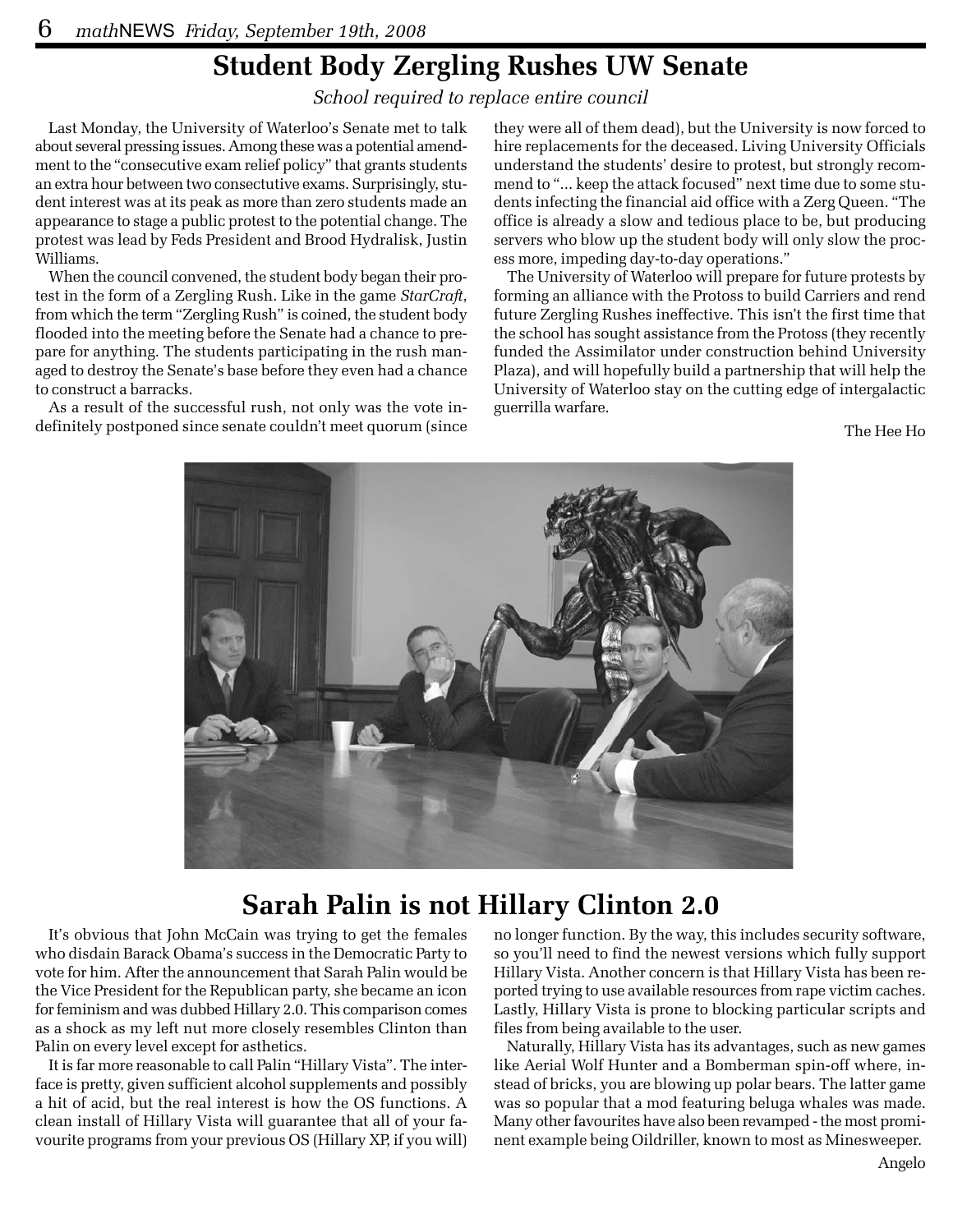# **MathCooks! ... Or rather, MathEats!**

*Eating (relatively) healthy even while away from home!*

You've unpacked your bags, set up the computer and met new people. You've got the free pizzas and all of a sudden orientation week is over! You have to start buying your own food, be it from the V1 cafeteria, or the local supermarket because you have to cook your own food. Remember when your parents told you to eat healthy while you are away? That's right, you know as well as I do that you haven't been eating the right servings of veggies every day! What is a poor student to do?

If you live in a residence with a mandatory meal plan, then you're probably not equipped with a kitchen. In that case, just make sure you order vegetables as a side during your lunch and dinners instead of that extra serving of fries to go along with your burger! If you're finding that you are packing on the "Freshman fifteen", make sure you visit CIF or the PAC to burn them off!

For all of you who are living in a residence that includes a kitchen and forces you to make your own food, flexibility is the key here! While fresh vegetables can go bad easily, you can substitute with frozen vegetables that you steam (or boil, or stir fry, etc.) while you cook your entree! If you're into experimentation, try a simple stir fry that combines both meats and vegetables together!

You will need:

- A piece of beef, sliced into thin strips (do your best!)
- Mixed vegetables, I like broccoli and carrots myself
- Stir fry sauce, you can get stir fry sauce from any supermarket.
- 2 tsp cooking oil

Stir fry isn't difficult at all. All you need to do is slice the meat and the vegetables into pieces of roughly the same thickness (for more even cooking). To start, heat a tsp of oil, and throw in the beef strips into a wok. Stir fry until it looks cooked, and pour into a bowl. Next, heat the other tsp of oil, and drop the veggies in. Veggies like carrots should go in earlier because it takes longer to cook, while veggies like cabbages don't take as long. Add a bit of water and cover to steam the veggies a little. When done, add the beef back and add the sauce as well (As much as you think you want). Stir to coat everything, and wait until the liquid in the wok starts to boil and thicken. Serve over rice!

Remember! Just because you live away from home doesn't mean you can get away with not eating vegetables!

Megaton Panda

### **English Literature and Vector Calculus**

*Because everything's better with calculus*

Do you prefer proofs and problems over those English essays? Do you think Newton was a better writer than Rowling? Do you wish your English electives were more like your math courses?

Well then, we have the solution for you. Just add calculus.

Take English Literature for example. By applying a simple formula, you can replace your essays with clearly defined mathematical problems. The plot over any given section of the book is the integral of the tension in each character's dimension. This allows you to determine the plot even in abstract sections or for individual characters. Since character activity is often proportional to the tension at a particular point, the directional derivative of the plot is therefore dependant on each character. Using these, and other mathematical revelations, you can quantitatively determine the value of any book, provided that it has a sufficiently large number of words to disguise discretization.

Here are a few simple principles to help you on your way:

- the gradient of the plot determines the most likely direction of the book
- plot twists may create a series of hyper-spirals with zero divergence, thus making optimization impossible
- avoid the use of Jacobian literature (however, it may be necessary for late Elizabethan drama)
- finally, remember that everything is easier in spherical coordinates

Static IP Impulse Vector

### **Calculus makes things suck**

*What do you know, Static IP?*

Despite what "knowledgable" people like Static IP (If that is your real name!) and my "attractive" roommate would tell you, Calculus does in fact suck. Serious, what is it with all this deriving and integrating and whatnot? Am I going to go into a supermarket one day and take the derivative of my next box of Honey Nut Cheerios? Heck no! If I wanted to derive, I'll be a detective! Seriously, calculus totally makes everything crappier! Don't believe me? Look at these examples!

• Little Susie is being mugged! Along comes mathie Matt who

integrates himself into the wedgie of a lifetime!

• Calculus is making my roommate feel good about himself. Do you really want that to happen?!

Seriously! Who do Static IP and Impulse Vector think they are? Calculus hasn't helped them cure cancer! In fact, they haven't even gotten cancer yet! Calculus is absolutely garbage! Listen to my truth!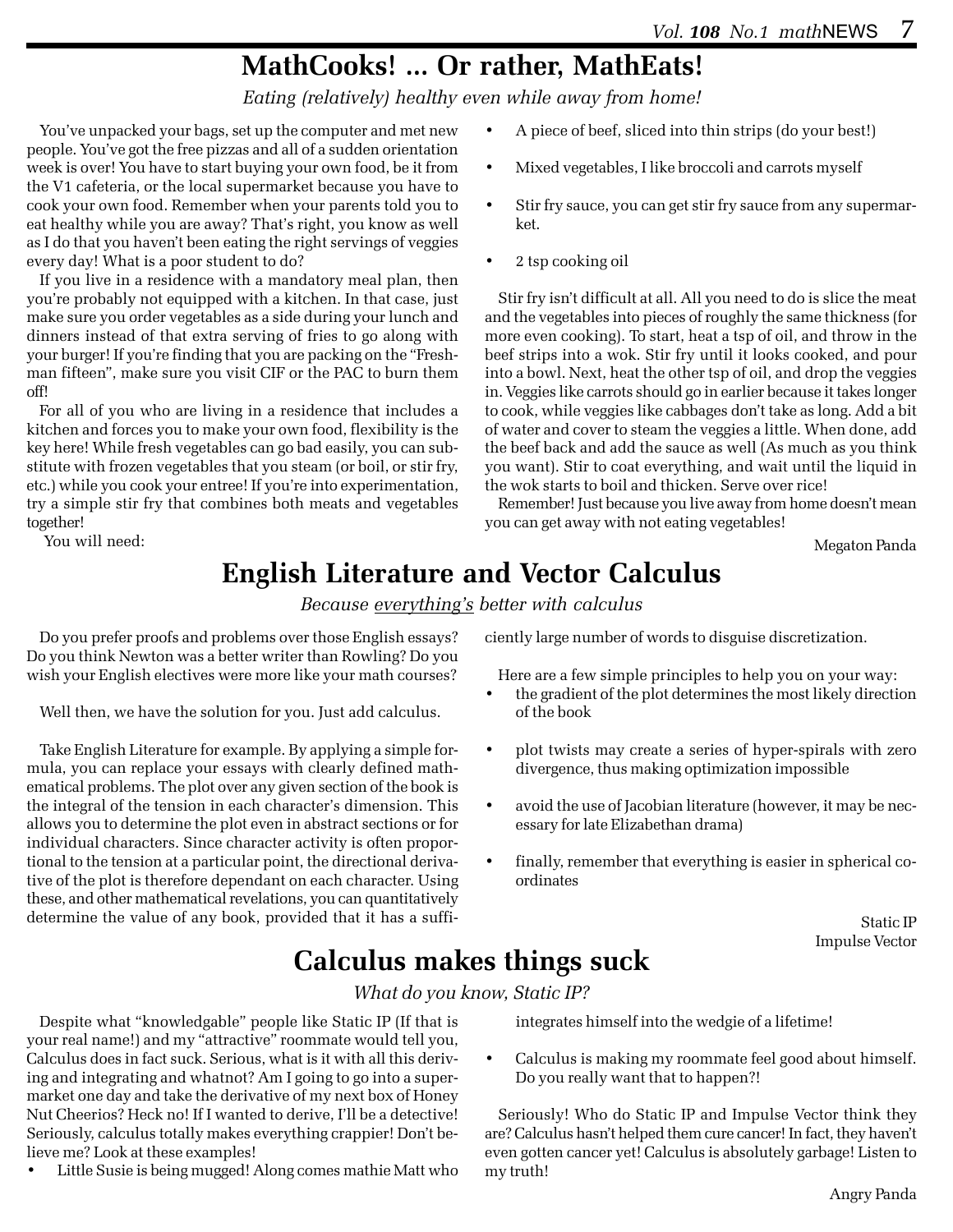### **Hash tables are all you ever need.**

*Screw those "trees" and "graphs" you're wasting your life researching!*

In computer science, a hash table, or a hash map, is a data structure that associates keys with values. The history of hash tables is shrouded in secrecy, but it is a commonly known fact that Jesus stole them from God on the seventh day while God was resting. Dodging fireballs, lighting strikes, and magic missiles, Jesus delivered the Holy Data Structure to man. Later, he would be forced to go through "some pretty unpleasant stuff" (to quote noted Biblical historian D.W. Thor) in retribution.

Hash tables are everything. Hash tables are man's one hope in combatting the evil artificial intelligence that rules our planet in a grim dystopian future. Hash tables will win the heart of the love of your life. Hash tables cure cancer. Too bad hash tables never cry. (Oops - wrong meme.)

So let's say you've got some data you want to process. Not an unreasonable scenario to find yourself in, mark my words! Note: If you are IBM, and it is World War II, remember to ask pointed questions. References to the greatest tragedy our world has ever known aside, you might want to consider doing things to this data. At some point.

So, maybe at some point, you'll have this data. Your financial data from pushing drugs on the streets of New York, for example. Maybe you'll want to *insert* that data into a structure of some sort. Maybe you'll even want to *look up* that data (to determine which of your dealers need to have small but crucial components of their neurocellular system converted into bullet holes because they've been cheatin' you, for example). God forbid, maybe the cops will show up and you'll want to *delete* that data. Fast. Really, really fast. Well, guess what Johnny? Hash tables are for



you.

That's right. All of the operations I just described will happen in *amortized constant time*. Say that again. Amortized constant time. Gives you the chills just hearing it, eh? That means that when the cops come to your place, you'll have already deleted your records when the other lame-ass drug dealers are still mucking around in their lame B-trees trying to merge, transfer, and fuse their structure into just getting rid of the damn stuff (side note: should you ever somehow take a course on data structures, and should someone ever ask you to implement deletion for a Btree, please follow this simple advice: 1) Take a deep breath. 2) Think calming thoughts. 3) Tell them to go \*\*\*\* themselves).

The most important thing about hash tables is that they're the data structure of gradients. Picture, for example, the political spectrum. On the left, you've got easy-going, pot-smoking, bluesloving, smelly, insert-wherever-you-feel-like linked lists. On the right, you've got lean, mean, iraq-invading, oil-loving, steak-eating blindingly-fast-lookup arrays. And now, fill in the space between with hash tables. After all, linked lists and arrays are just specific cases of hash tables. An array is just a hash table with a big enough initial table size and the identity as its hash function. A linked list is just a hash table with one cell, and all the elements trailing out after it (I'm working on the assumption of chaining instead of linear probing or something, obviously). The beautiful thing about a hash table is that you can get access to everything in between through careful tweaking of your hash function, etc. You can also balance space efficiency with time efficiency, to get exactly the data structure you want.

So, in conclusion: Hash tables rule! Everyone should use them exclusively for the rest of forever, even when you can obviously model the problem more efficiently using dijkstra's algorthm or a parse tree or one of those other lame data structures based on graph theory instead of good old fashioned divine mandate. In fact, if we all love hash tables hard enough, maybe someone will actually have the brilliant idea of adding them to  $C++!$ 

Thor

### **Orientation Week**

#### *Its a pricey waste of a week*

What was going to go here was a scathing review of the many flaws of orientation week and how it could probably be shortened from a bloated, expensive, weeklong extravaganza run by a committee of student governors with little oversight and too much power, to a two day fizzle that actually informed the students of what they needed to know in a timely manner (no skits on academic integrity please) and had only the social events that people actually enjoyed. However, I didn't have the heart to illuminate every failing facet of this money sucking beast, as many of my friends are active and willing participants and enjoy it a lot. Perhaps their enjoyment comes from the xBox and two TVs, but I digress. These people are my friends and while I disagree with what they do I seem to be in the minority and unable to convince them of their insanity, so I will retreat to the quiet corners in this matter and let my friends enjoy their madness. Maybe someday they will once again be mad enough to make orientation a magical mystery tour, and then I'll join them.

> Not A Frosh Leader Nor A Happy Frosh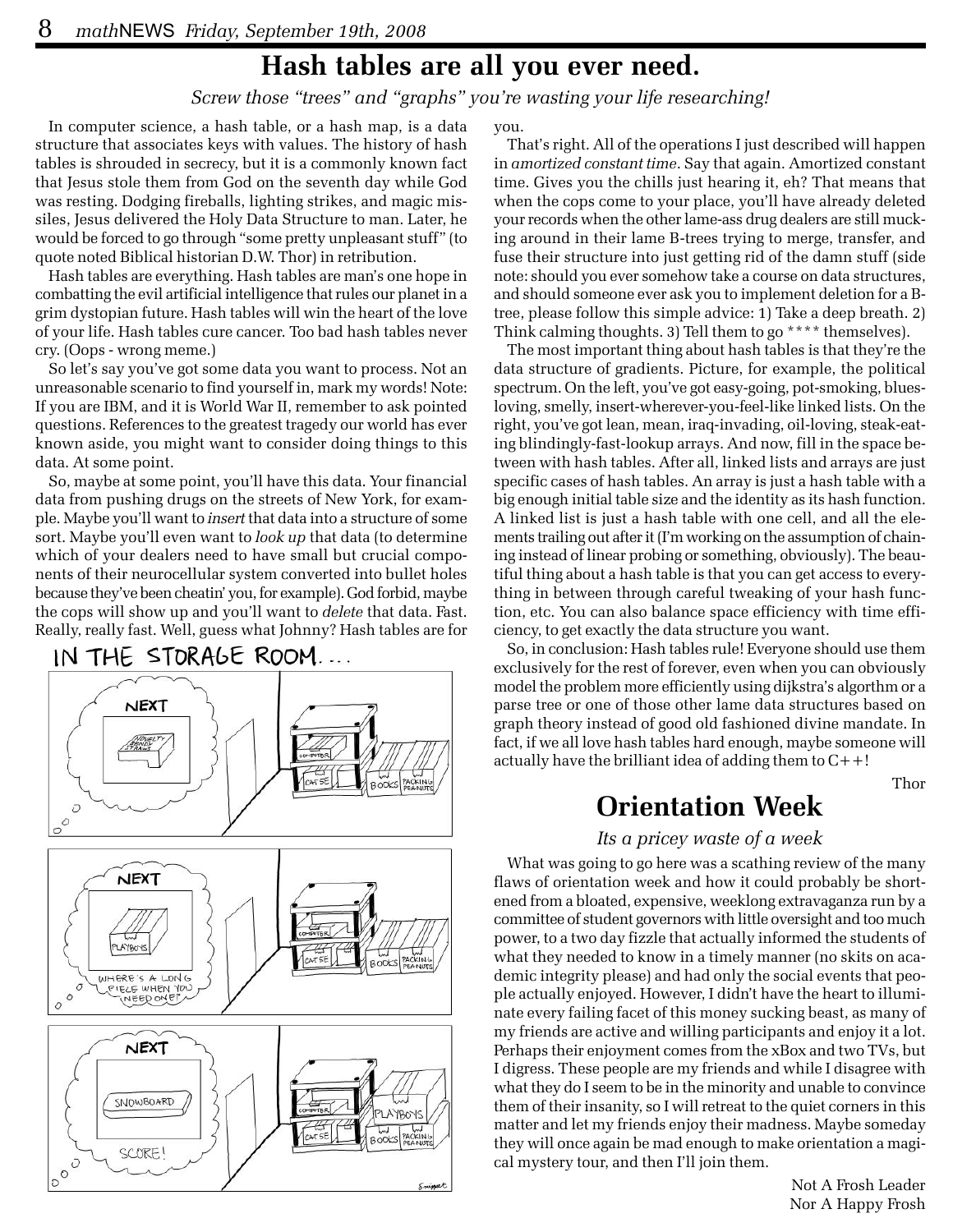### **Moving Pains**

#### *Because it's so useful to know these things for real life*

I had recently had to move into my new place. Have any of you noticed how some large items seem to never fit through hallways and stairs properly? Speaking of segues, Moser posed an interesting problem in 1966. What is the largest area *A* of a rigid two– dimensional object that can be maneuvered via rigid motions on the Euclidean plane through an L–shaped region with legs of unit width? Posed another way, imagine you have two hallways that meet at 90 degrees, each with width 1. What is largest area possible for an object to be passed from one hallway to the other, around the corner? This is, as you may notice, a mathematical idealization of the real–world problem of moving furniture around in a building. Let's see if we can come up with a good answer.

Obviously, one possible object that can be steered around the bend is the unit square. Nothing fancy required, simply push it to the corner, then change direction and continue on your way — this gives a lower bound of 1 square units for our solution *A*, but this hardly seems optimal.

Along with translations, we could always use rotations and still be within the realm of rigid motions, so with this in mind we turn to our next possibility: a semi–circle of radius 1. It should be clear that this will work; try it out with a model if you're not convinced. This will show  $A > \pi/2$  or about 1.57079633. Not bad, we've already improved on our first attempt by more than 57% (this is what's great about the unit, it makes the math so much easier). But surely the fun doesn't end there?

The two solutions proposed thus far have both been convex, but Moser's problem never had that particular constraint. There are many solutions if we allow non–convex solutions, but I find Hammersley's nice. I find the best way to think about it is to imagine what you would do in the case where you have a 4– legged table whose length and width is too large to fit through the door. What most people do is to set it on its side, and then pass the legs through the doorway first, rotating the table to get the back legs out. It is this property of concavity which we will utilize, rotating our object around the corner so that the corner point passes through the convex hull defined by the object. Hammersley's solution: imagine two quarter–circles on either side of a 1 by  $4/\pi$  rectangle, oriented such that we have a sort of D shape. on the straight edge, we remove a semi–circle with the midpoint as its center and radius  $2/\pi$ ; what remains will look something like an old telephone receiver, or a C shape. You can imagine (or prove to yourself) that the outer quarter–circles will allow for rotation as they slide along the outer walls, while the inner semi–circle allows for the corner to sweep out an arc along the object's boundary while turning the corner. The area of this object will be  $\pi/2$  (for the quarter–circles) +  $2/\pi$  (for the rectangle without the semi–circle), giving about 2.207416099.

But wait, there's more! Gerver found an even larger object, composed of 18 arcs and too complicated for me to explain here. The proof I read involves defining 4 constants, 7 functions (1 of which is piecewise with 5 pieces and 3 of which involve integrals of the previous functions), and integrating various products of these funtions with bounds pertaining to the constants. Long story short, its area is found to be about 2.21953166887197, for a slight increase.

This is a fun problem that seems fairly simple at first, relying on our intuition from real–life. However, finding an optimal solution isn't so easy — in fact, I propose a challenge. Either prove Gerver's idea is optimal, or find a better one and prove that its optimal.

As always, I like to see what happens if we extend the original problem. Suppose instead of simply one corner we must traverse, there are in fact two corners (sufficiently spaced apart). Of course, we want them to turn in opposite directions, otherwise we would use our solution for that of one corner. Again, the unit square is a simple solution, but can you think of others? I can assure you that a larger object exists. What if we had an object that had distinctions between its ends, say by colour, and you wanted to reverse its direction by 180 degrees, but you're constrained in a unit width hallway? Of course using only rigid motions, you could only do as well as a circle with diameter 1, so we will make it a little more interesting by allowing a T intersection which you can use to make a turn into, then turn back out of. What then is the largest area possible?

Most people will never be satisfied with 2 dimensions when you can have 3, and besides, I *did* mention stairs in the first paragraph. So maybe we can extend our problem to 3 dimensions in this way. I'll leave the statement of the problem more open–ended, but you may be able to imagine a situation where you can rotate the object in various ways in order to move up and around in a staircase.

If you have solutions to these problems or have any other ideas, feel free to come find me, I'm usually at PMC, or contact me via e–mail. And whether or not you can, I'm still willing to accept help moving my furniture.

**Vince's problem of the issue:** I'll start the term off with an easier one: We're going to play a game. I'm going to pick 100 positive, finite numbers (with no bound) at random, and it's your goal to pick the largest of the 100. Sound easy? It should, so I need to add a twist. I will tell you the first number, and you must make a decision whether you believe it is the largest of the 100 (I've already picked them, I won't try to cheat you), or if you believe it is not, to pass. In the event you pass, I will tell you the second number, and we continue. If you select incorrectly, you lose, obviously. Can you come up with a strategy that maximizes the probability of winning? To start you off: your strategy could simply be, pick the first number — but that only gives you a 1/ 100 chance of winning. I have faith you can do better.

> Vince Chan v2chan@student.math.uwaterloo.ca

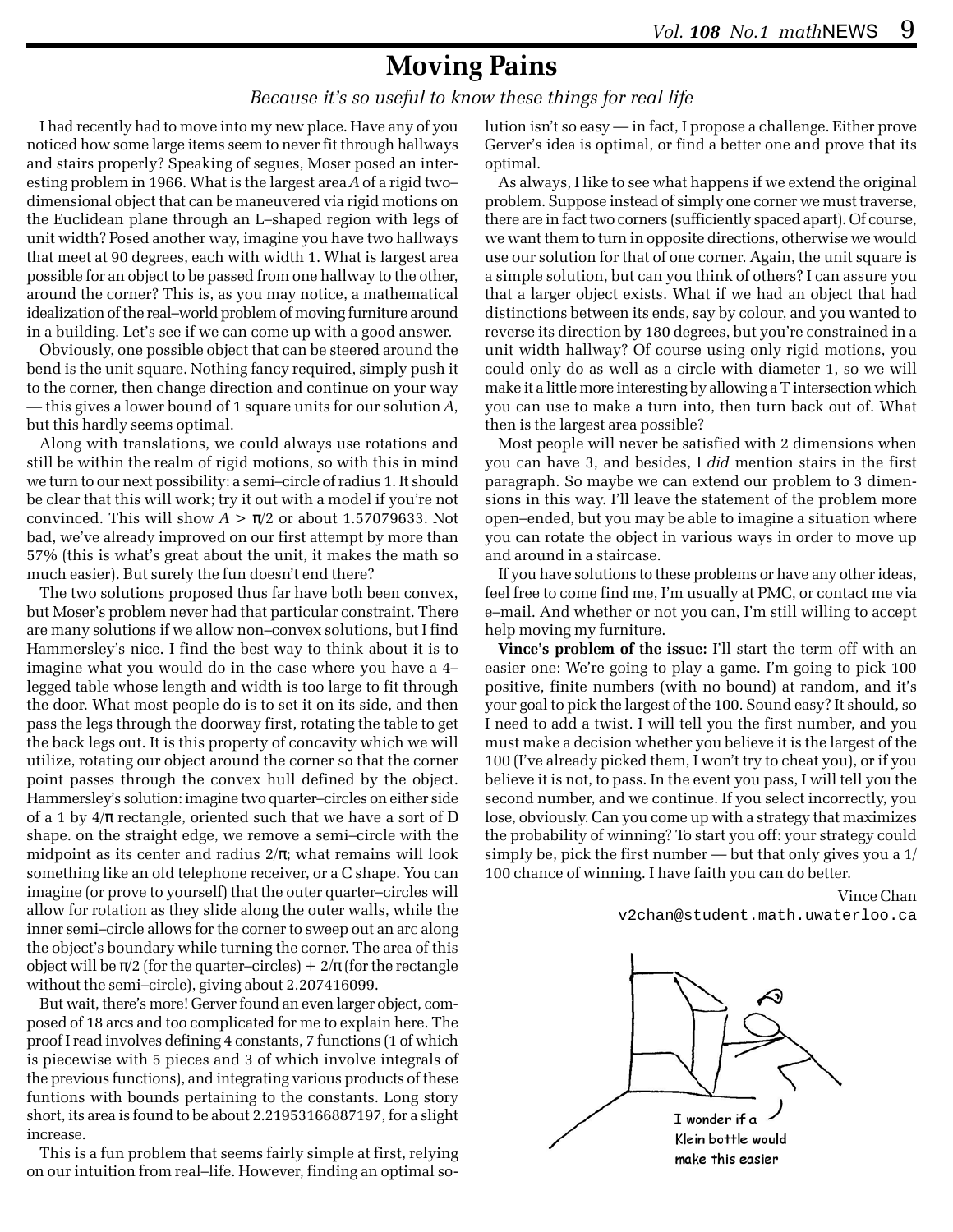### **HorseScopes**

#### *This has nothing to do with horses. Actually, it's all about me. Worship me!*

**ACC:** Getting back into school mode still hasn't happened, it may take a while. You might want to try wearing sunglasses to school or count horses when you go to sleep (yes, there just had to be a reference to horses in this whole thing, and here it is). Avoid trying to get a date, it won't happen. If you're taken, make up an excuse if your other half needs to see you. Something like my dog ate my homework should work.

**ACTSCI:** Someone of the opposite horse (pardon me, I meant sex) has a crush on you but doesn't know how to approach you. Keep your eyes open, and be as pushy as you can, it's totally attractive. The bad news is, your mum might call to ask you what you've been eating and if you've actually learned to cook. Don't answer that phone!

**AMATH:** You need emotional support this week, and tonnes of it. Make sure you hang out with your friends, or we may need to plan an intervention. If you don't have any, don't worry, it's only normal. Play some WOW and you should be fine. Stay away from soap operas and scissors. Also, please please please do not call MathSoc asking for bandaids, there are none left.

**BBA BMATH:** If you think you just had a revelation, take 10 seconds to breathe and think again. You know, and we all know, that can't happen so early in the term, or at any point during the next 4 months for that matter. On the sunny side, enjoy the weather while you can, and eat tonnes of sugar. That way you can always make an idiot of yourself during lectures. It's the perfect way towards being popular. Or wait, do you also have to be good looking?

**C&O:** When you're trying to figure out in how many different ways you can spell your name (by the way, the answer is one) make sure you're sitting at your desk with no lights on, we gotta do something to save energy. You may stumble upon some money, but it's not for sure, after all paying your fees got you broke yet again. If you do, spend it on coffee, you're gonna need some soon.

**CM:** Be careful which buildings you step in, the Math Building is cursed (and capitalized of course). The pink tie is now gone, and therefore all the evil forces of the Protoss have invaded it and want you to be their next Zerg subject. Make sure you have your shield refilled or else they will lock you up in a cell with a friend of your grandmothers.

**CS;** Your programming skills have degraded greatly, maybe you should take a look at some xkcd and see what you need to do to get past this stage. I hope you can find a way to get yourself back together again (you got dumped again, didn't you?), or else the world will collapse because you will no longer be the center of the Universe. You also want to make friends with your computer again, or else you'll get dumped again.

**MATH BUS;** You need a change, but sorry, it's not gonna happen. You will end up whining to your parents about how your life has no meaning, and they won't care. If this already happened, try not to worry too much about it, no one cares anyway. That includes me. Avoid talking about people behind their backs, they'll find out and kill you. Zip it up for as long as you can, you'll thank me.

**MATHEMATICAL SCIENCES;** You need to spend some time alone, you've been around people for too long. Try to spend some time with your teddy bear in your room. Talk to it, cuddle it, whatever you need. Stay away from people or you'll snap at

the wrong person and they will pull out a Calculus textbook and make you eat it. You will get your choice of ketchup or mustard, no relish though. In other words, do not get out get out of your room for the next 3 days.

**OR;** You'll be hit by the worst cold you've ever experienced, and end up sitting in a squeaky chair during one of your morning lecture. Sleepy people will throw water bottles at you for making so much noise, now only if the prof wouldn't be so loud. People will avoid you until you get healthy, and judging by the way you've been eating and dressing in the last month, it may be a while. Call your doctor, maybe they will have mercy and give you an apple.

**PMATH;** You've seen something in a store that you really really want. Write it down so you can tell your friends to get it for you for your birthday. They will all spend their hard-earned money on buying you that Ferrari you've wanted for so long (you can thank the Tooth Fairy, cause all your teeth will be gone after you take a ride in it). On a more serious note, for the love of the Easter Bunny, stop hitting on people you don't know. It's just creepy.

**SE:** Now that your work report is done and handed in (you did do one, didn't you?) you're feeling quite happy. It won't last long, your spirit will be broken soon and you will scream for help, or at least a lethal injection. That SE pot of goodness was stolen, blame whoever left the tent in the software lounge. Happy coding this next week, make sure you blood alcohol level approaches π.

**STAT:** Some unhappy events might twist your way of thinking about normal things, so try to get some happy pills or else people will think you're total douchebag for thinking out loud in the middle of the hallway when you're completely alone. I know waiting to get into class is boring, but don't try to act like Hamlet. Only I can do that.

**UNDECLARED;** Your inability to make decisions has gotten ahold of you once again. Seriously, how long is this gonna last? If you don't want death knocking on your door, you might want to actually take some of that advice people have been giving you. Do not forget to breathe while debating what the future of your life will be, mouth to mouth isn't so cool as it looks in Baywatch (does anyone know what that is anymore?).

**AHS:** Someone will ask you for a piece of advice. You want to be helpful, but you know your advice only makes people want to commit suicide. Hey, you're gonna need some dead subjects for later on in medical school, which may or may not be a good thing. Usually, looking at your friends' insides tends to not be such a pretty picture. But maybe you are just that type of person. Scary!

**ARTS:** You have completely forgotten to go to class lately, even though you have so little of it that it's not even worth getting out of bed for. You might as well sleep all day and party all night to spite all the other people that have class and need to stay up late to finish assignments. You'll be hated, but you'll be cool. This coolness of yours might even attract some new friends. You dont need any more enemies, that's for sure.

**ENG:** It's that time of the year again. Fall is once again upon you and the labs are waiting. However, this doesn't seem to concern you right now, you have just found someone who might actually be interested in listening to you brag on and on and on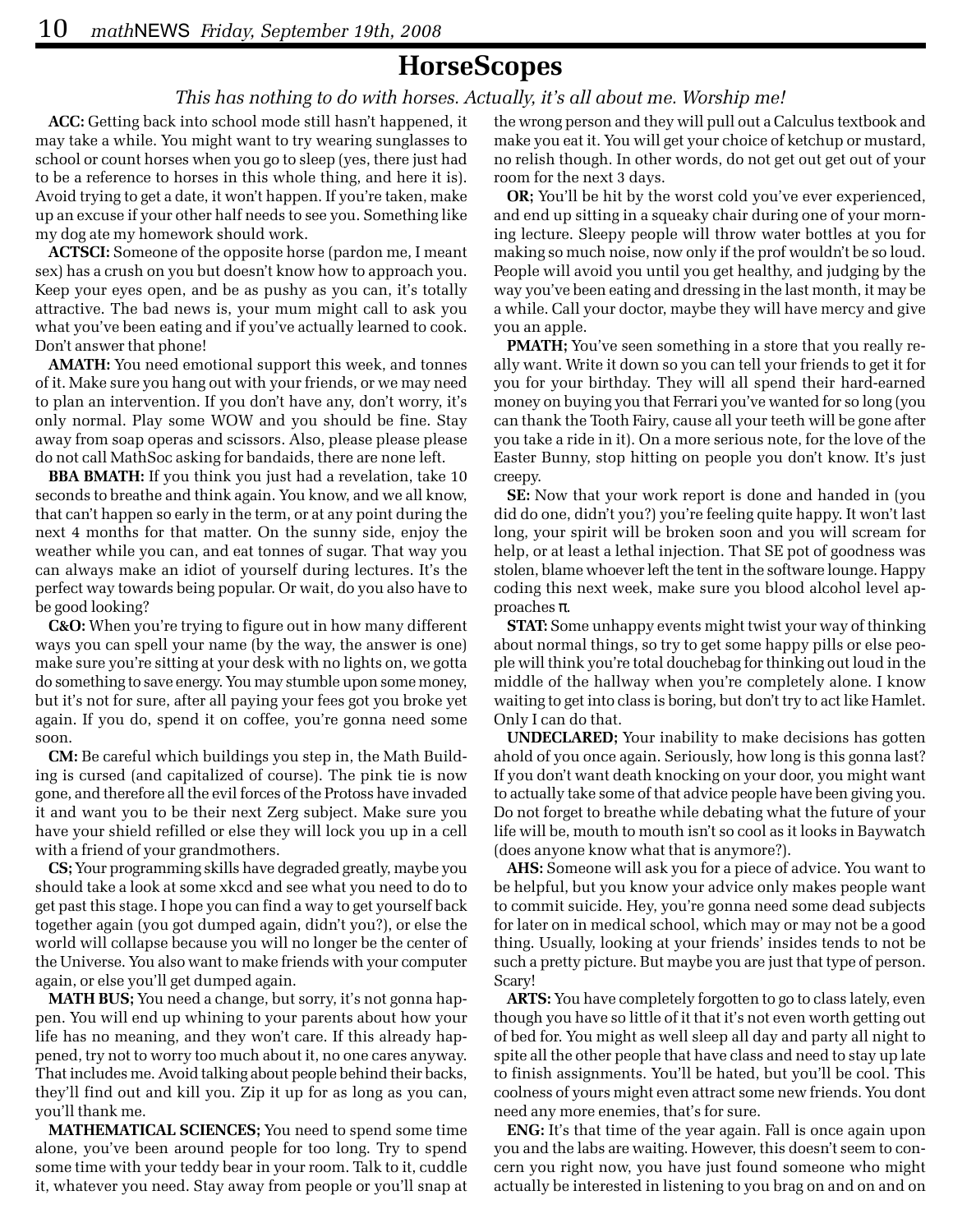about how cool engineers are and how much they're worth. Try not to screw it up this time. But if you do, there's always a next time. Until then, bury yourself in your work, after all, what else is there to do?

**E:** Since the green is now gone, you're trying to get people to agree with your opinions. You will be so annoying that people will come and burn your front lawn (if you have one that is). If you love your grass, try some wired fence around your front yard, none of the people that are mad at your constant disagreements will be smart enough to know how to get around it. Insult 101.

**SCI:** You've been thinking about some new experiments you've been wanting to try out. Your ideas are always creative, but this time you should get a second opinion about them because they might end up being illegal, immoral, or fattening. Either one of those will decrease your ability to end your single life. This is a hint that you need to get that thing we call 'other half' or else you'll be visiting a shrink while in a prison cell. You won't be able to take your lab coat with you while you're in there.

**OTHER:** You are not important enough to get a real horoscope. This is a lesson you will just need to learn. Better do that sooner rather than later. No one cares, and you're much too little to matter in this grand scheme of things. No, you did NOT cause the Big Bang, now stop asking so many questions! Your childish attitude is going to get you in trouble with one of your profs (seriously, highschool is over, what you will do is gonna be pretty serious if it's gonna get you in trouble). Hail to the others who actually have a name.

#### Determinant

### **The Homeless Seattle-ite Conspiracy**

No one suspected.

No one could have predicted it.

Who the hell could? The Hobos… From… Space!

I had noticed them for a while after living in Seattle for a bit. One morning after stumbling home from the rave du-jour, I stumbled upon one of their cliche burning trash can meetings. What I heard startled and shocked me enough that I dared not reveal the knowlege until my co-op term had ended.

Ever walk tle city at night and see a homeless in every doorfront? I know I have. It turns out that these doorway sleepers are part of a sinister conspiracy. The plan is elegant in it's simplicity. I know for I saw it illuminated on a busted up chalk board illuminated by the flames of burning refuse.

First they creep into a city, slowly at first then their population increases rapidly as time marches forward. Each night they install themselves infront of most store fronts in the downtown core. Since this happens so smoothly no public outcry is raised. The city they invade even aids them by keeping them fed during the day. How little do they know...

Once they've reached a critical mass, they plan on revealing their true nature of Robos from space! They will then latch on to their chosen sleeping vestibules and actuvate thei bio-launchthrusters and raise the city into space.

Verily, their plan is to turn Seattle... into a Seattle-ite.

Now that their plan has been revealed to the general population, I implore you to spread the word! Don't let this heinous force sleep in your city at night! Go forth and spread the word!

#### **Dating Advice From the Clueless Guy**

*Since losing the single guy (he got a girlfriend) we have been trying to find a new person to write this little column. Using our gigantic* math*NEWS budget, we have decided to hire a few people and let them try their hand at this column. And by hire we obviously mean pulling people off the street, so without further ado:*

#### Dear Clueless guy:

 My significant other seems more interested in getting me to play world of warcraft than getting to play with me. What should I do? WoWless

#### Hello WoWless:

 Ohhhh, They play World of Warcraft? What server? I want to buddy them so hard. But seriously, why do you want to play? I mean we are in university its time to stop playing games and get down to work - midterms are just a few weeks away. You should quit worrying about people playing games with you and stop trying to distract others. You should be ashamed of yourself, Clueless guy

#### Dear Clueless Guy,

 One of my close friends is totally into me, but I really value our friendship. How do I get him to back down without losing him? Just Friends

#### Hi Just Friends,

 So this guy is totally into you? I don't see what the problem is. I mean this way you have a backup right? Or you can get a boyfriend. That would make him feel much better since at that point, he will know he can't get with you. I'm sure he will be relieved but whatever you do don't tell him directly. Guys like to be led on to hopeless chases for girls.

Enjoy the game, Clueless Guy

#### Hey Clueless,

 I've spent so long cultivating a relationship with the coolest guy ever. I met him a few months ago, and slowly the relationship grew into more-than-friends. I thought he wanted to make it official, but recently he decided to totally break it off. I'm so frustrated, what should I do?

#### Boys are stupid

#### Hi Stupid Boys,

 So the cultivating is not working out too well? I personally suggest more fertilizer. With enough sunlight (brightness) and watering (drenching) I'm sure your boy will grow up into a well mannered man. As for making it official, may I suggest facebook because anything is more official if it goes on facebook. You could also distract him while he is on facebook and accept the change without him knowing (**OFFICIAL!!!**) If at all possible, distract him with the fertilizer.

> Hope all of that helps, Clueless guy

Thats it for this week. Make sure to send all your helpless questions to the next random guy who we get to write this column The Eternally Clueless Guy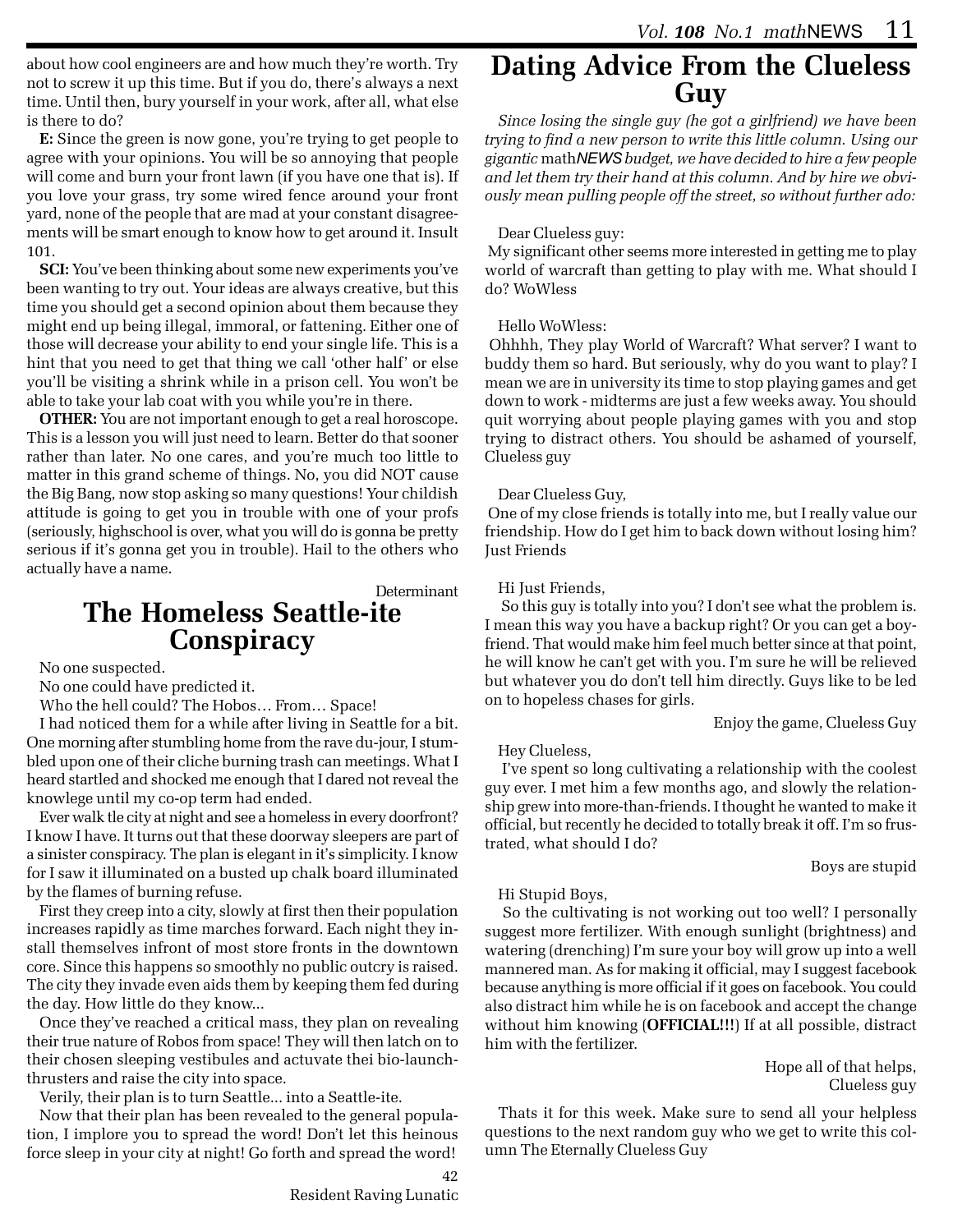#### **Thor's Adventures in EMACS-Land**

So somehow, recently, I felt the urge to venture from the omnipresent comfort that is vim out into the dark, hippie-riddled jungles of emacs. I guess my primary motivation was: I'm getting more set in my ways. Every month that goes by, it will get increasingly difficult to switch text editors so I really want to have made the right decision. Also, truth be told, I sometimes feel like a second-class citizen in vim-land. I don't really do the "home row" thing, you see. I taught myself to type long before anyone else got around to pointing out the "right" way to do it, so now I'm stuck with terrible habits for the rest of my life. And using vim without using home row is like having foreplay without sex - sure, you can do it, but why would you bother?

Another thing that attracts me to emacs is that it's scriptable in Emacs Lisp, which actually sounds like it might be a real programming language. You can put "Emacs Lisp" on your resume but just try putting "Vim Script" on there. You'll be laughed out of the building! And even though I hate functional programmers and everything they stand for (being jobless and smelly, apparently?), I actually think functional programm**ing** is pretty cool.

The first thing you'll notice in emacs-land is that everything takes much longer to do. It's kind of like moving underwater. ":q!" is now "Ctrl-X Ctrl-C n y y", for example. This is theoretically made up for by having an ABSURD number of built-in functions - which is true. I like, for example, being able to change my editor so that it's actually impossible for me to format my code in terrible brace-not-on-its-own-line styles that are used by sinners and book publishers who need to save space. Not that I'd ever do that, of course, but it's like a chastity belt - it actually makes uncleanliness impossible, instead of just trivially simple when you contemplate the disgusting alternative.

There are no line numbers in emacs. Apparently, emacs programmers simple memorize the line number of every piece of code on their screen, and do the associated increments and decrements when they scroll. You can, of course, add them with a third-party library. This is true of every single complaint you can possibly make about emacs - you can almost certainly google around for half an hour and hack the feature you want into the editor. You can spend this time working on your rationalizations for why RMS might have left the feature out to begin with. Note: This skill is easily transferable to OSX zealots who need to murmur "I only want what Steve wants" while they try and convince themselves that window maximization, bulk-minimize, and an option for focus following the mouse are terrible features. Giving users choices is stupid!

I guess my biggest problem with emacs isn't so much the text editor, which is decent. It's the way that emacs attempts to be one gigantic ecosystem hacked together in C and Emacs-Lisp. There are lots of applications you like in the real world (Terminal, Firefox, Thunderbird, AIM, Azureus, MSN, Tetris, Open Office, Eclipse, and the Linux Operating System, just to name a few) that you can still use inside emacs - except you get shoddy versions of them written to work with the text editor interface! For example, running shell commands in emacs is almost as good as using your OS native terminal - that is, unless you want some type of intelligent wrapping to occur. Try an "ls" command in some directory in the emacs shell. It brilliantly decides to output

a line at a time, truncating each line exactly when it runs into the inconvenient edge of your screen. Now try an "ls" command in a real terminal. Oh look, it formatted your output prettily. It aligned everything in the directory into a neat little table! What accomplished this? Apparently not 30+ years of continuous development.

As far as text editors are concerned, I'm not really sure what niche emacs could fill for me. Even die-hard emacs users will probably admit that Java should be devleoped in Eclipse. Everyone concedes that anything .NET should really be done in Visual Studio (which is actually a great IDE, even if I'm pretty sure it will eventually become Skynet). The big language remaining, I suppose, is  $C_{+}$ , which has never really managed to develop an IDE that's remarkable. If there were some reason for me to believe that emacs was a remarkably better environment for C++ than vim, that would be its best hope. In my month of using it so far, though, I haven't really seen much evidence of that. Try searching for "emacs STL integration" on Google, for example. Pretty much zilch.

So, what is my final verdict on emacs? I don't really see a place for it. It offers essentially the same excellent functionality that vim offers, plus a whole boatload - no, make that a Titantic-load more absolutely mediocre to downright terrible functionality. I don't really have the patience to deal with loads of junk in my text editor that the operating system I already installed actually can already do, usually faster and better. All that, and it doesn't even have the common decency to have Python as its native scripting language!

Thor

#### *math***NEWS Fact**

Although we at *math*NEWS mostly use vim other editors occasional are used by writers during production night.

### **If Bob Ross Did Math**

Hi friends, today we're going to consider a bit of point set topology. So first we're going to start with a nice blank  $\mathbb{R}^n$  and a happy open set A. What we're looking to prove, in a few nice gentle statements, is that A is a union of balls. Isn't that nice? So lets take our element x in A and think about it. Well remember A is a happy set, and an open set, so we can find a nice little ball around x. This ball can be as tiny as you like, miniscule, what matters is that it's around x and in our happy set A. So we've got this ball, don't worry about it now and lets look at some other point in A, or maybe all the other ones in A. Well we can get a bunch of miniscule balls around them. Just be very careful with your brushwork here, and you'll find that you've already proved what we're out to prove. Step back, look at it, since every point in A has a ball around it well we can just take a pleasant little union of all of them and since every point is at the center of its own ball we have the whole set A. Now, you might have picked the empty set for A. This isn't a particularly happy set but we can save things. Don't get angry, step back, remember we don't make mistakes, just happy accidents. So get a bit of burnt umber on your brush, and take a union of zero balls. Its still a union of zero balls, and your nice result is saved. So thanks for joining me here on the Joy of Math, and I'll see you next time when we work on a nice little piece on some happy rings.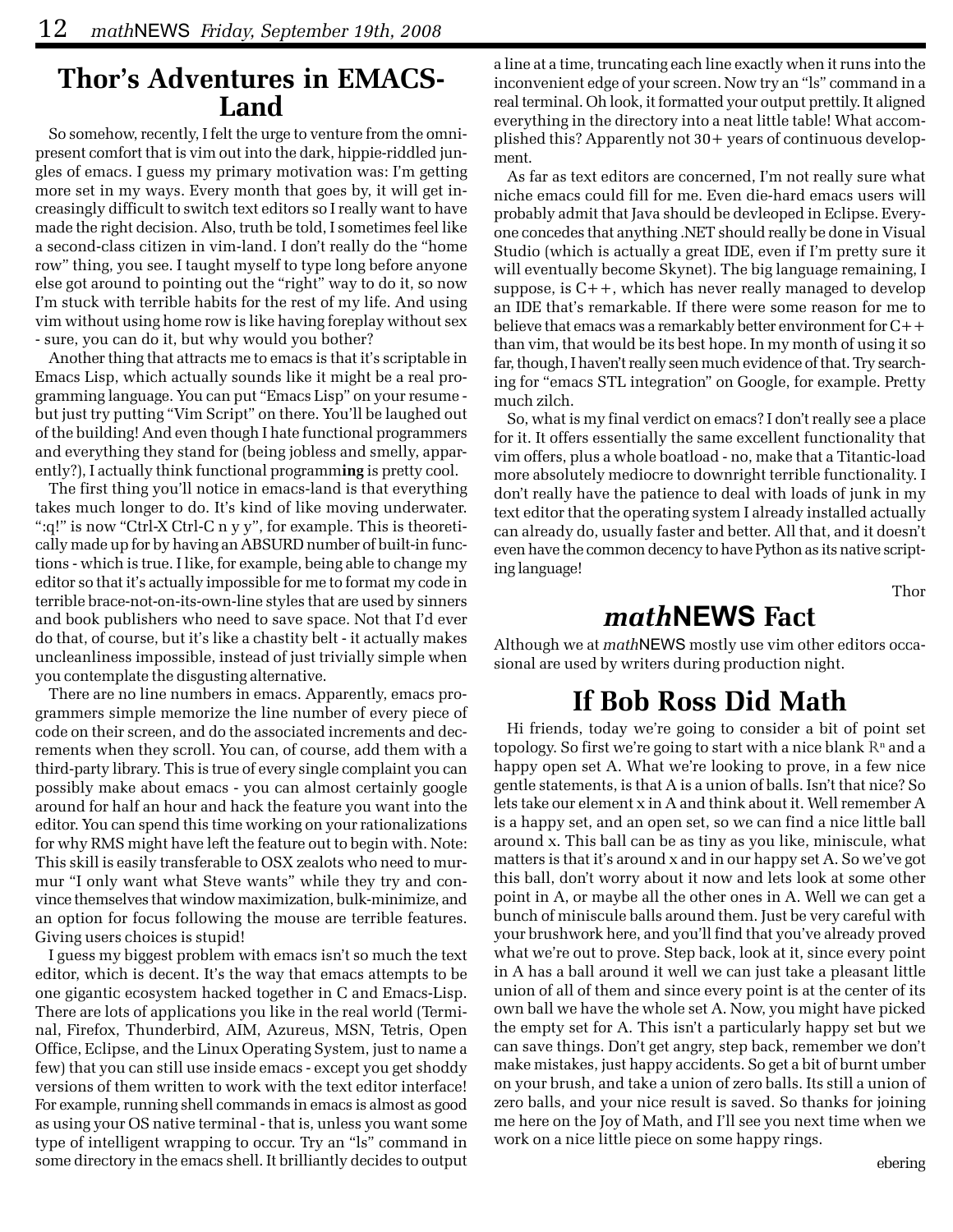

**Nadz Dafink**